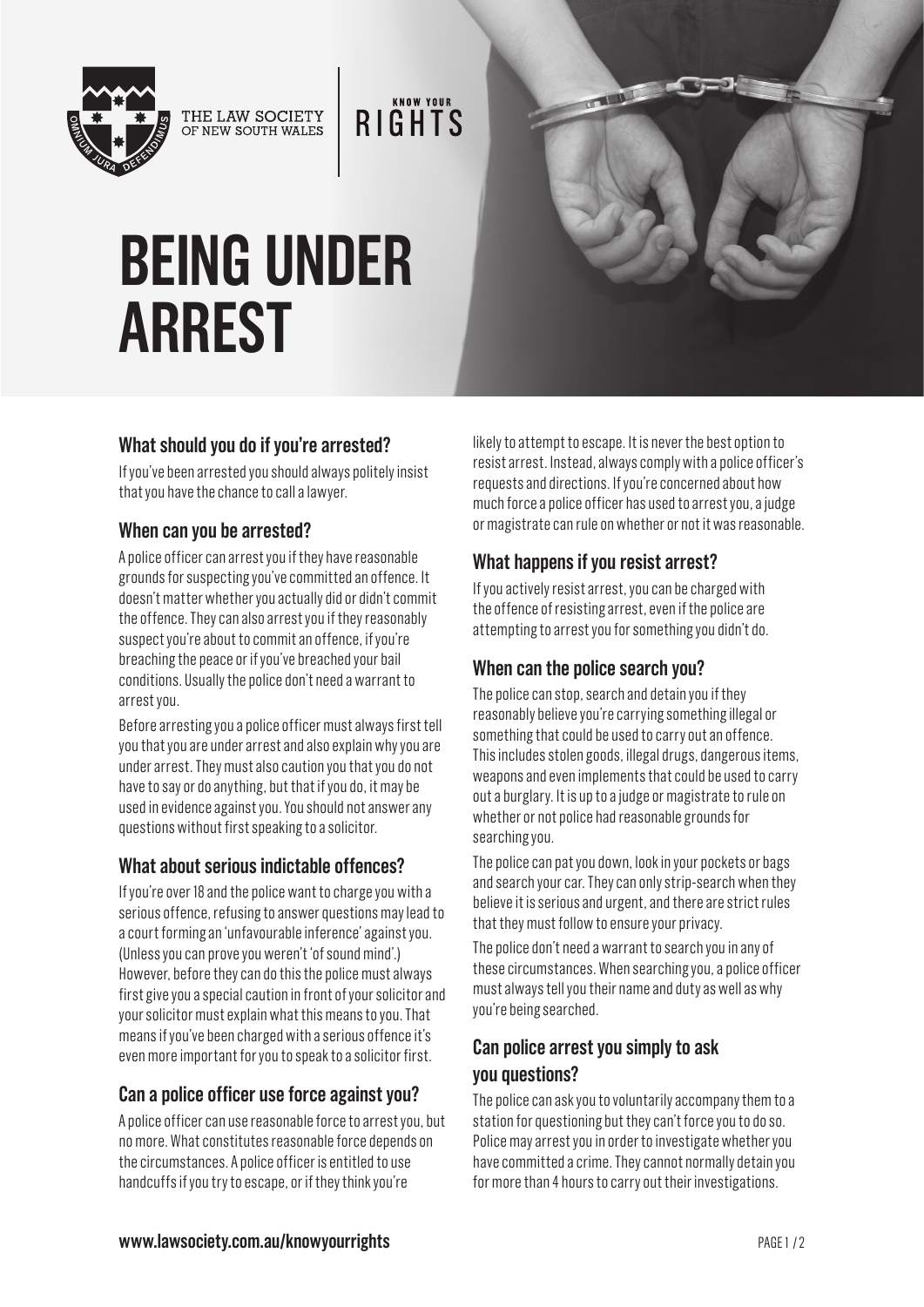

# **BEING UNDER ARREST**

They must then either charge you or release you. If the police have asked you to answer questions you should always insist on calling a solicitor first so that you understand your rights before you speak.

#### **Do you have to answer questions when you're under arrest?**

Generally, unless your solicitor is present, you don't have to answer any questions other than giving your name, address and date of birth.

An exception to this general rule is where you were inside a vehicle that the police believe was used in an offence.

When the police arrest you in these circumstances, you must provide them with the names of the other people in the vehicle, if you know them. If you own the vehicle you must tell them who the driver was at any particular time if you are able to do so.

While the police may ask you to answer questions in a recorded 'record of interview' you don't have to agree to take part. You should also not sign any document provided to you other than a bail form, unless you've spoken to a lawyer first.

#### **Do you have to submit to being fingerprinted and photographed?**

You generally have to submit to having both your fingerprints and photograph taken. However, you can ask for these to be destroyed if you're subsequently acquitted of a charge. The police need a court order to fingerprint or photograph a child under 14.

You don't have to submit to being included in a police line-up. They can ask witnesses to identify you from a photograph instead.

#### **How long can the police keep you in custody?**

The police can initially detain you without charge for up to four hours. But this four hours won't include 'time outs', such as time waiting for recording facilities or time waiting for a lawyer or support person.

Once four hours has expired, the police can then apply for another eight hours to carry out further investigations. After that, they need to either charge you or release you. If the police charge you with an offence you'll usually be released on bail, which sometimes has conditions imposed on it. If you're not granted bail or if you can't meet your bail conditions, the police have to take you to court as soon as possible for a judge or magistrate to rule on whether to grant you bail.

#### **When can a court refuse bail?**

You have a right to be released on bail for minor offences dealt with under the Summary Offences Act or Young Offenders Act.

A court or other authorised bail authority can refuse bail only if satisfied that to do so would amount to an unacceptable risk that can't be mitigated by reasonable bail conditions.

Some things that a court will take into account when considering whether there is an unacceptable risk include:

- Your criminal history
- The seriousness of the offence
- Any history of violence
- Whether you've previously committed offences while on bail
- Any special needs you might have, and
- The need to be free for any lawful purpose, such as employment.

#### **What happens if you don't comply with your bail conditions?**

If you don't comply with your bail conditions a police officer may choose to take no action, warn you about the breach or arrest you and bring you before a court. The court will then reconsider your bail by either releasing you on the terms of your original bail, varying your bail or refusing bail altogether.

#### **How can a solicitor help?**

If you've been arrested you should always try to contact your solicitor before you do anything else. They can help in many ways including:

- Attending the police station with you (if they think it's in your interests)
- Advising you of your rights and what you should and should not do or say whilst in custody
- Applying for bail on your behalf
- Representing you in court.